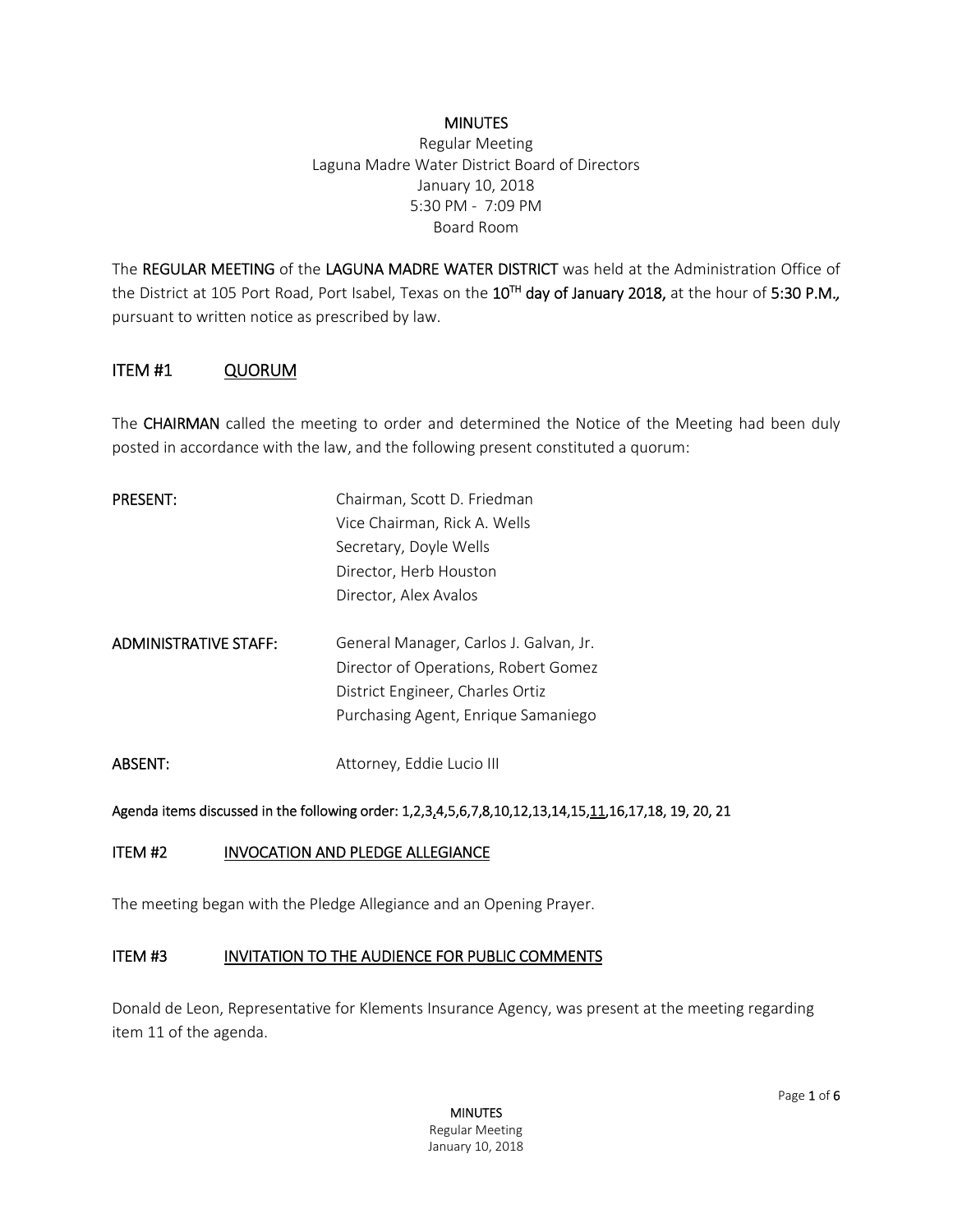## ITEM #4 CONSIDER AND APPROVE MINUTES OF WORKSHOP MEETING ON DECEMBER 6, 2017. (C. GALVAN)

The Minutes of Workshop Meeting on December 6, 2017, approved.

## R. WELLS made a motion to approve, seconded by D. WELLS. MOTION CARRIED UNANIMOUSLY.

### ITEM #5 CONSIDER AND APPROVE MINUTES OF REGULAR MEETING ON DECEMBER 13, 2017. (C. GALVAN)

The Minutes of Regular Meeting on December 13, 2017, approved.

R. WELLS made a motion to approve, seconded by H. HOUSTON. MOTION CARRIED UNANIMOUSLY.

#### ITEM #6 GENERAL MANAGER'S REPORT

- **VERIZON WIRELESS**
- **CITY OF PORT ISABEL**

C. GALVAN reported on Verizon Wireless that all requests implemented and updated on the agreement. Discussion and questions ensued, and the following points made:

- Paragraph 1 Last sentence not defined in Exhibit "A," only in Exhibit "B."
- Commencement Date (need a firm date)
- Make sure contract cannot transfer

C. GALVAN reported the following on the billing of garbage collection fees for the City of Port Isabel:

- Pending information from the Auditors
- Sending Contract Agreement from City of Port Isabel to Mr. Lucio

Discussion ensued. Present at the meeting for questions and answers, City Manager, Jared Hockema.

## ITEM #7 DISTRICT ENGINEER'S REPORT

- TEXAS COMMISSION ON ENVIRONMENTAL QUALITY INSPECTION OF PORT ISABEL WASTEWATER TREATMENT PLANT
- UPDATE ON TEXAS WATER DEVELOPMENT BOARD DISCUSSION FOR PORT ISABEL WWTP SLUDGE HOLDING TANK FUNDING

C. ORTIZ reported on the following: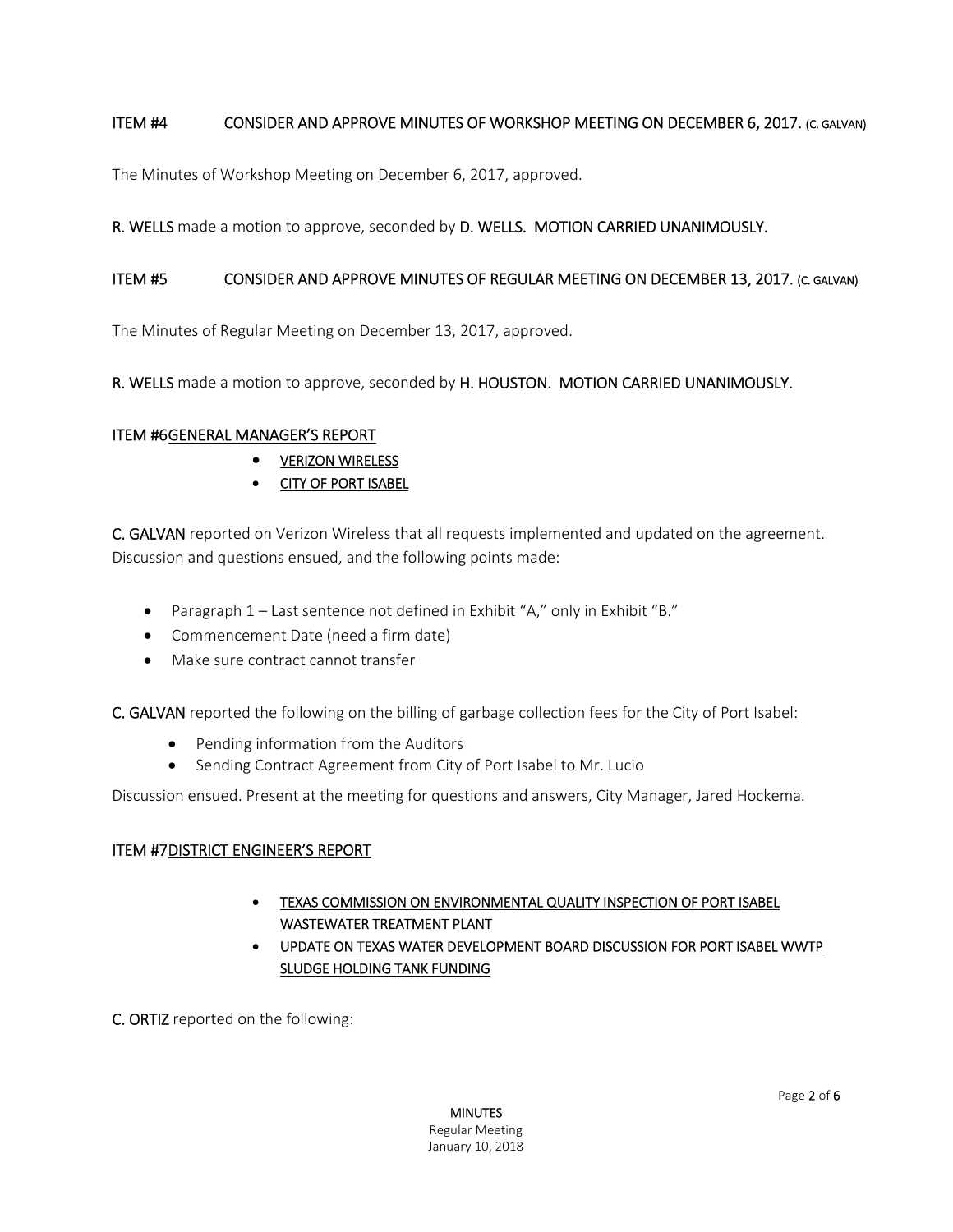- TCEQ inspection of Port Isabel Wastewater Treatment Plant Violations Issues in Inspection Report on December 18, 2017, and working on compliance with continuous monitoring at the property line. Discussion and questions ensued.
- Conference call with TWDB for Funding Request Setup for PIWWTP Sludge Holding Tank Funding

## ITEM #8 DIRECTOR OF OPERATION'S REPORT

## MONTHLY REPORT

R. GOMEZ gave a monthly update on Customer Service/ Distribution Department and Collection Department for November and December Service Orders. Reported on the Construction Department jobs completed or in progress followed by question and answers.

There was a discussion, and the Board recommended to the General Manager, to discuss with the Director of Operations to look into possibly sharing information relating to the Service Orders for occupant changes with the City of Port Isabel.

# ITEM #9 CONSIDER AND REMOVE FROM THE TABLE THE FOLLOWING ITEM TABLED AT REGULAR MEETING ON DECEMBER 13, 2017:

# CONSIDER AND APPROVE THE PURCHASE OF THREE (3) 2018 MODEL YEAR, ½ TON, 4X2 WHEEL DRIVE – EXTENDED CAB TRUCK LONG BED.

The BOARD agreed to remove the item from the table for discussion.

H. HOUSTON made a motion to approve, seconded by D. WELLS. MOTION CARRIED UNANIMOUSLY.

## ITEM #10 CONSIDER AND APPROVE THE PURCHASE OF THREE (3) 2018 MODEL YEAR, ½ TON, 4X2 WHEEL DRIVE – EXTENDED CAB TRUCK LONG BED. (E. SAMANIEGO)

E. SAMANIEGO reported the bid opening was on January 9, and presentation to the Board scheduled for the following meeting on January 24, 2018. The Board took no action. NO ACTION.

# ITEM #11 CONSIDER AND APPROVE THE PURCHASE OF WINDSTORM, HURRICANE AND HAIL INSURANCE COVERAGE. (E. SAMANIEGO)

This item was taken out of order and discussed after item 15.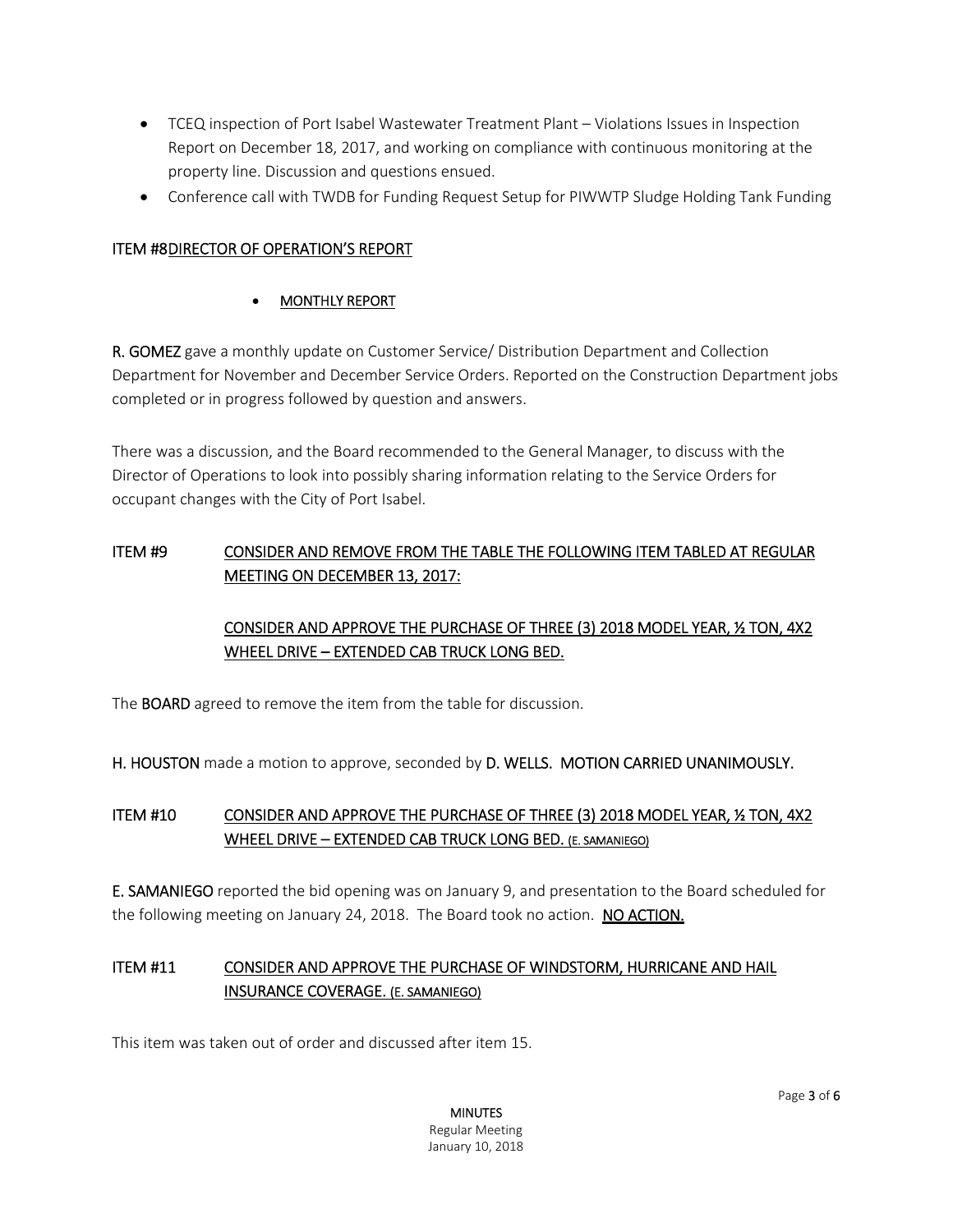E. SAMANIEGO noted recommending the only bidder that included demolition cost (seconded lowest bidder) with an amount of \$112,350.00 from The Klement Agency. Representative, Donald de Leon was present at the meeting for questions and answers. The bid was awarded to The Klement Agency.

H. HOUSTON made a motion to approve, seconded by R. WELLS. MOTION CARRIED UNANIMOUSLY.

## ITEM #12 CONSIDER AND APPROVE THE PURCHASE OF ISLA BLANCA WWTP AIR SUPPLY MATERIAL. (E. SAMANIEGO)

Bid tabulation showed the lowest bid amount of \$10,118.13 from Alamo Iron Works. Discussion and questions ensued. The Bid was awarded to Alamo Iron Works.

R. WELLS made a motion to approve, seconded by H. HOUSTON. MOTION CARRIED UNANIMOUSLY.

# ITEM #13 CONSIDER AND APPROVE ABANDONMENT OF EASEMENT ON 4311 GULF BLVD AND ESPERANZA STREET, LOT 18 BLOCK 121, IN SOUTH PADRE ISLAND. (R. GOMEZ)

There was a discussion, and it was determined to table the item for further review. The Board requested verification of the sewer lines and easement. This item was deferred to the next regularly scheduled meeting.

A. AVALOS made a motion to table the item, seconded by H. HOUSTON. MOTION CARRIED UNANIMOUSLY. TABLED.

## ITEM #14 CONSIDER AND APPROVE BUDGET CHANGE BETWEEN DEPARTMENT 3 AND DEPARTMENT 1. (R. GOMEZ)

R. GOMEZ reported budget changes between departments were for the Year Ending September 30, 2017. The document was approved as presented.

D. WELLS made a motion to approve, seconded by R. WELLS. MOTION CARRIED UNANIMOUSLY.

## ITEM #15 CONSIDER AND APPROVE BUDGET CHANGE TO ADJUST REVENUE ACCOUNTS TO ACTUAL. (R. GOMEZ)

R. GOMEZ reported budget changes were for the Year Ending September 30, 2017. The document was approved as presented.

D. WELLS made a motion to approve, seconded by A. AVALOS. MOTION CARRIED UNANIMOUSLY.

Page 4 of 6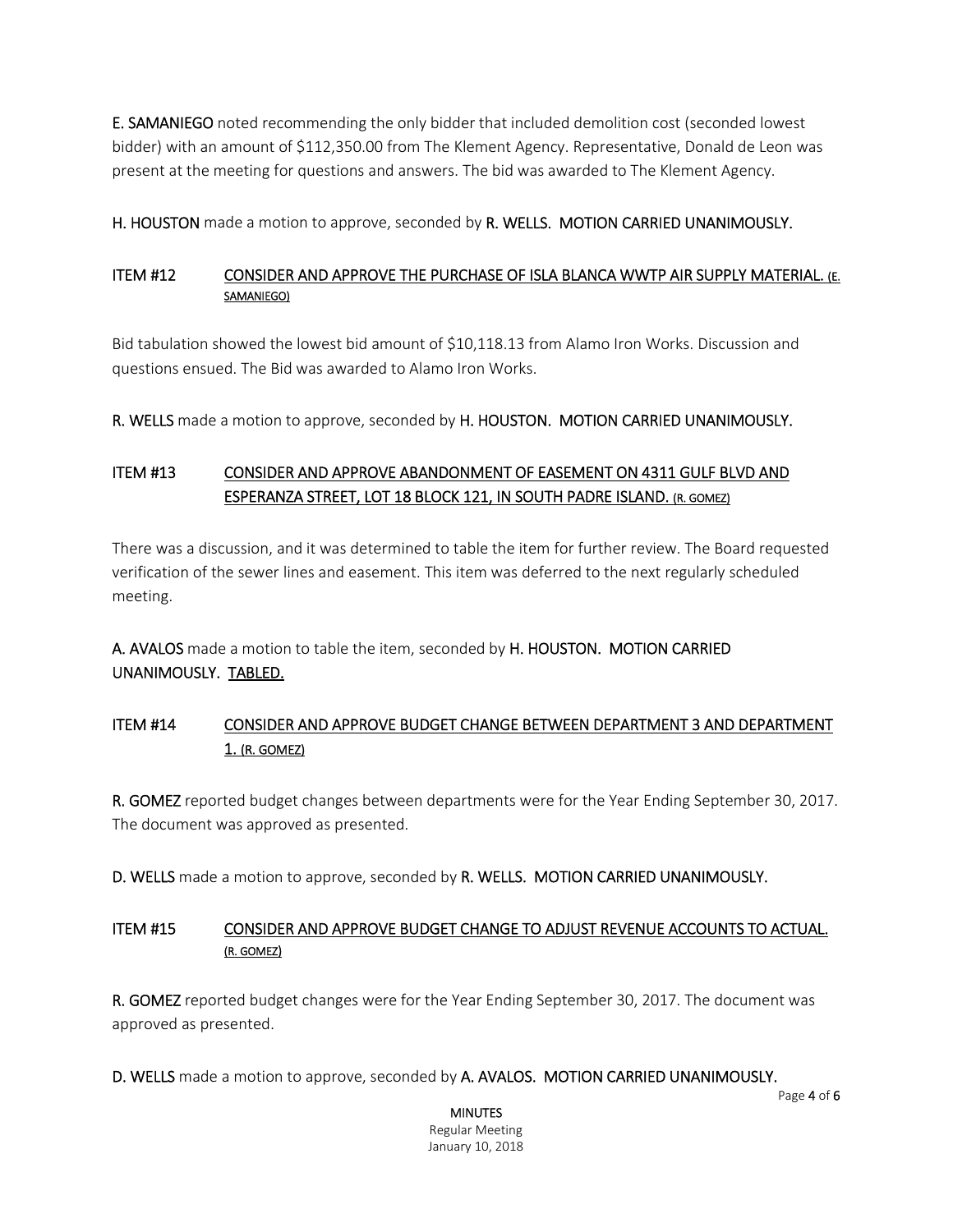# ITEM #16 CONSIDER AND APPROVE CHANGE ORDER NO. 2 WITH CSA CONSTRUCTION, INC. FOR PORT ISABEL WASTEWATER TREATMENT FACILITY MODIFICATIONS. (C. ORTIZ)

This item was discussed after item #11.

There was a discussion, and the Board recommended to solicit for bids.

The Board took no action. NO ACTION.

# ITEM #17 CONSIDER AND APPROVE TRAVEL TO PORTLAND, OREGON, FOR WATER ENVIRONMENT FEDERATION ODORS AND AIR POLLUTANTS CONFERENCE TO BE HELD MARCH 25–28, 2018. (C. ORTIZ)

There was a discussion, and the Board encouraged the Director of Operations and Managers to attend.

H. HOUSTON made a motion to approve, seconded by A. AVALOS. MOTION CARRIED UNANIMOUSLY.

#### ITEM #18 CONSIDER AND REVIEW EXPENDITURES FOR DECEMBER 2017. (C. GALVAN)

The expenditures were reviewed and acknowledged by the Board.

# ITEM #19 EXECUTIVE SESSION PERMITTED BY THE OPEN MEETING ACT, V.T.C.A., GOVERNMENT CODE SECTION 551.001 ET. SEQ., UNDER SECTION 551.071, CONSULTATION WITH **ATTORNEY**

## DISCUSSION ON LEGAL MATTERS WITH COUNSEL CONCERNING 6900 PADRE BLVD./7200 PADRE BLVD.

D. WELLS made a motion for the BOARD to go into executive session at 6:54 PM, seconded by A. AVALOS.

#### MOTION CARRIED UNANIMOUSLY.

The BOARD took a short recess before going into Executive Session.

H. HOUSTON made a motion for the BOARD to come out of executive session at 7:07 PM, seconded by A. AVALOS*.* MOTION CARRIED UNANIMOUSLY.

#### ITEM #20 CONSIDERATION AND ACTION ON EXECUTIVE SESSION ITEM, IF NECESSARY.

Page 5 of 6